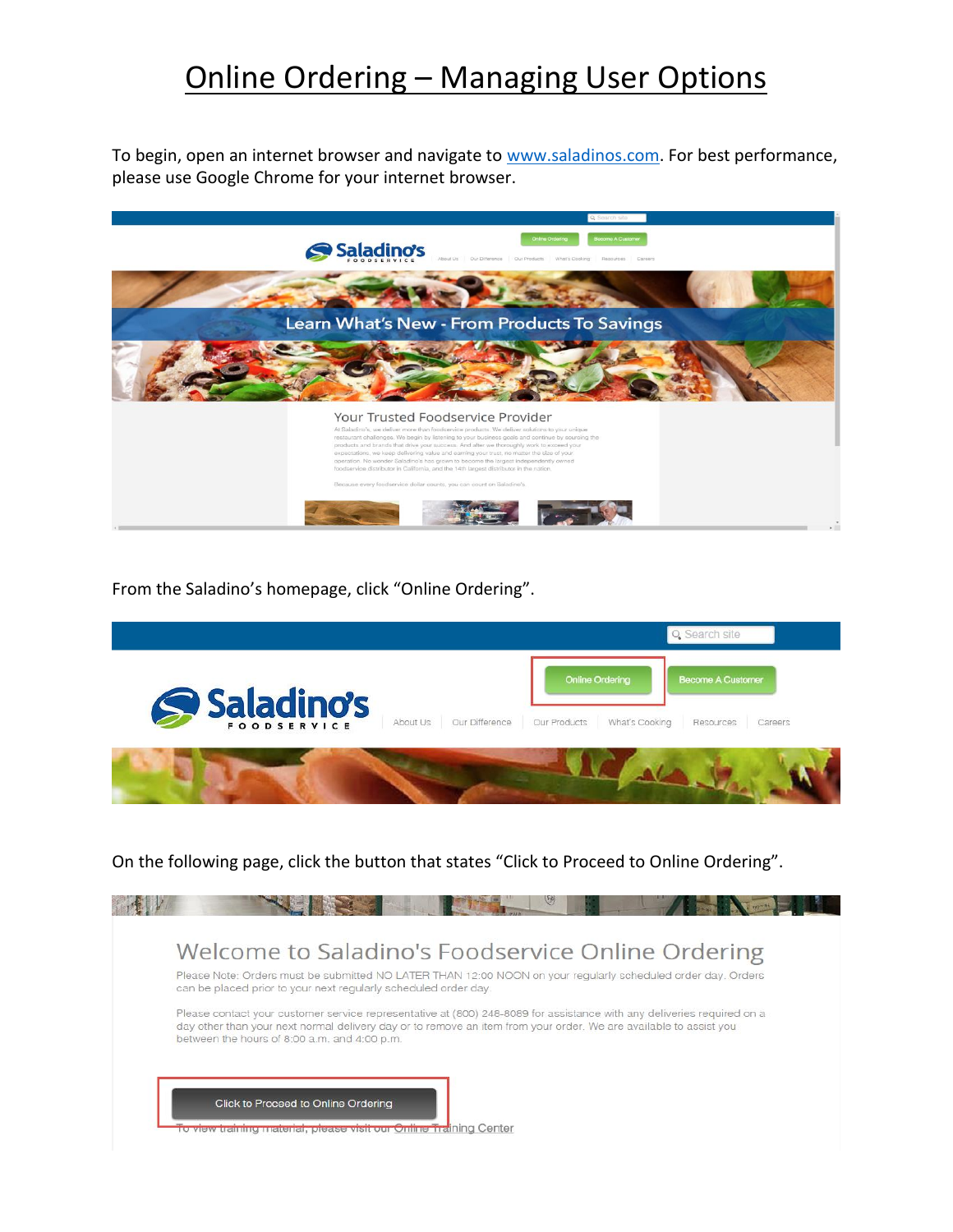You have now reached the Online Ordering login page. Please enter your credentials and click "Sign In" or press "Enter" on your keyboard. Please **DO NOT** use the Back, Forward, or Refresh buttons on your internet browser after signing in. If you do, please signoff and sign back in.



| Sign In                                                                                                                  |
|--------------------------------------------------------------------------------------------------------------------------|
| User ID:<br>Password:<br>Sign In                                                                                         |
| Forgot your password? Enter your User ID above, check this box, then click Sign In and we'll email your password to you! |
| Home Contact Legal About<br>Copyright @ 1999-2016 Saladinos Foodservice All Rights Reserved.                             |

After logging in, you will be presented with active bulletins that are set to display. You may click the "X" icon in the top-right corner of the message to close.

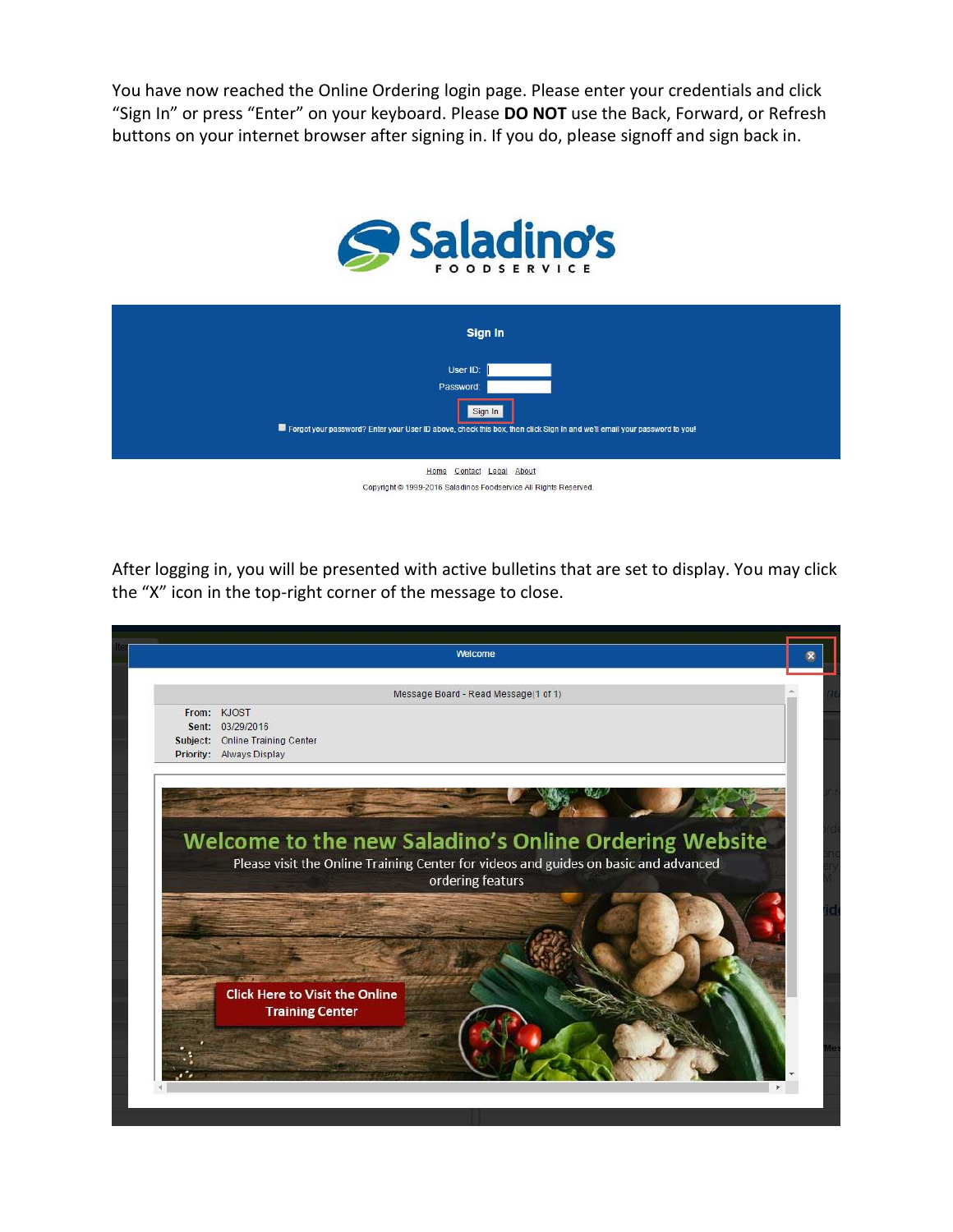You have now reached your Online Ordering Dashboard. For more information regarding your Dashboard and additional features, please watch our training videos available at <http://www.saladinos.com/#!online-training/suwlz>

|                    |                                  |                    |                       |                          |                                  |                |                    |           |                                                                        | <b>Locally Sourced Organic Produce</b><br>Talk to your Saladino's sales associate today |                        |
|--------------------|----------------------------------|--------------------|-----------------------|--------------------------|----------------------------------|----------------|--------------------|-----------|------------------------------------------------------------------------|-----------------------------------------------------------------------------------------|------------------------|
| <b>Dashboard</b>   |                                  |                    |                       |                          |                                  |                |                    |           | <b>Unit/Customer: KURTS FANCY FEASTS (DEMO)</b>                        |                                                                                         | $\circ$<br>AX.         |
| Status v           |                                  |                    |                       |                          |                                  |                |                    |           |                                                                        |                                                                                         | Create Order           |
|                    | <b>Hello Demo User</b>           |                    |                       |                          |                                  |                |                    |           |                                                                        | Search by Item number or description<br>Contains At T.                                  | $\odot$                |
| Orders             |                                  |                    |                       |                          |                                  |                |                    |           | $\circ$<br>Welcome                                                     |                                                                                         | $\circ$                |
| Order#             | Order Type                       |                    | Confirmed Date - Time | Order Date               | - Ship Date                      | Lines          | On Ordered         | Status    |                                                                        |                                                                                         |                        |
| 706071             | Dashboard                        |                    |                       | 03/29/2016               | Tue 03/29/2016                   | 5              | 5                  | In Use    | Please note the following:                                             |                                                                                         |                        |
| 706059             | Standard Guide                   |                    | 03/28/2016 - 11:24:00 | 03/28/2016               | Tue 03/29/2016                   | 286            | 286                | Confirmed |                                                                        | Orders must be submitted NO LATER than 12:00-Noon on your regularly scheduled           |                        |
| 706049<br>706039   | Standard Guide<br>Standard Guide |                    | 03/28/2016 - 07:54:14 | 03/28/2016<br>03/25/2016 | Tue 03/29/2016<br>Tue 03/29/2016 | $\bar{3}$<br>8 | -3<br>24           | Confirmed | order day                                                              |                                                                                         |                        |
|                    |                                  |                    |                       |                          |                                  |                |                    | In Use    | Criters can be placed prior to your next regularly scheduled order day |                                                                                         |                        |
|                    |                                  |                    |                       |                          |                                  |                |                    |           | $\sim$                                                                 | Visit our Online Help Center to view training videos and<br>documents                   |                        |
| Account            |                                  |                    |                       |                          |                                  |                |                    | $\circ$   | Messages                                                               |                                                                                         | 00                     |
| Invoice #          | Date                             | $-$ Type           | Amount                | Customer Balance         | $Check$ #                        | Raference      | PO#                |           | Subject<br>Message                                                     |                                                                                         | Sent                   |
| 2610636            | 03/29/2016                       | Invoice            | 17419.83              | 19363.83                 |                                  |                |                    |           | <b>Confine Training Center</b>                                         | https://saladinospublic.s3.amazonaws.com/MessageBoard/Mboard_Welcome.html               | 03/29/2016 04:12:20 PM |
| 2610635<br>2610634 | 03/26/2016<br>03/24/2016         | Invoice<br>Invoice | 1617.75<br>326.25     | 1944.00<br>326.25        |                                  |                | TEST - DO NOT PULL |           |                                                                        |                                                                                         |                        |
|                    |                                  |                    |                       |                          |                                  |                |                    |           |                                                                        |                                                                                         |                        |

To begin managing user options, click the User Options icon located on the right-side above "Create Order". If clicking this icon doesn't open the "User Options" menu (shown on next page); please be sure to check your internet browser settings and extensions for pop-up blockers and be sure they are turned **OFF**.

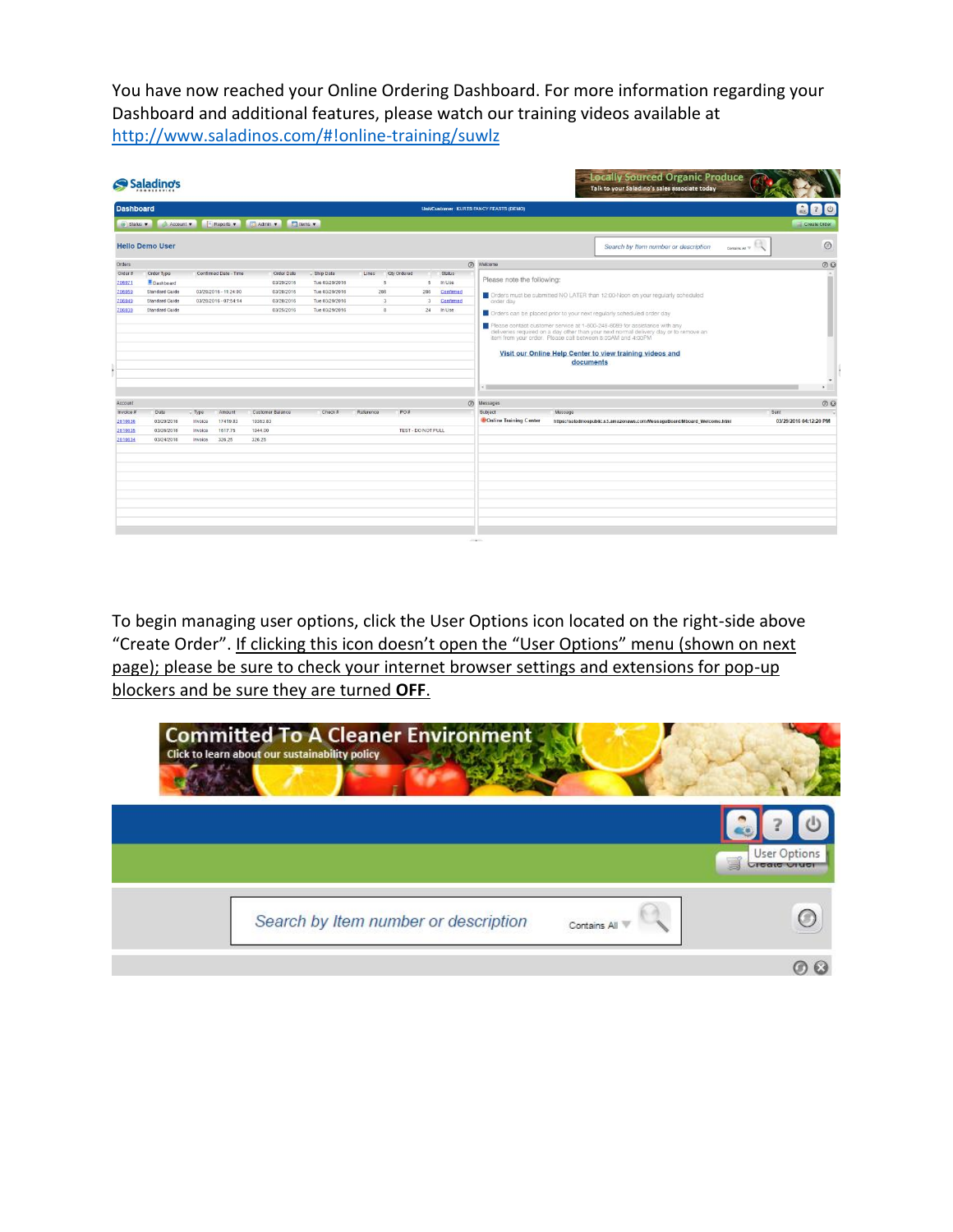You will now be presented with the "User Options" modal window. Here you will find all of the available options for managing your online account. **When making changes, be sure to click the save icon or your changes WILL NOT be saved.** 

|                                         | <b>User Options</b>                                                                                         |  |
|-----------------------------------------|-------------------------------------------------------------------------------------------------------------|--|
| General                                 | General                                                                                                     |  |
| $\frac{1}{2}$<br>Sort                   | You can change multiple user options and click the Save button. Some options will be applied at next login. |  |
| <b>Additional Emails</b><br>100         | Lines Per Page: 500<br><b>Reset To Default</b>                                                              |  |
| Export<br>$\mathbb{B}$                  | Par List: None                                                                                              |  |
| Dashboard<br>Ø                          |                                                                                                             |  |
| <b>Change Password</b><br>$\sqrt[6]{a}$ |                                                                                                             |  |
|                                         |                                                                                                             |  |
|                                         |                                                                                                             |  |
|                                         |                                                                                                             |  |
|                                         |                                                                                                             |  |
|                                         |                                                                                                             |  |

The first tab, which will automatically be selected, is "General". Here you may set the defaults for "Lines Per Page" and "Par List". The default "Lines Per Page" has been set to the maximum of 500. This will help ensure you will not need to scroll through multiple pages when viewing your order guide and Orders/Account pages. If you plan on using a Par List for ordering, you may select the list you would like to be used by default on your orders using the "Par List" dropdown menu.

For more information on ordering using a Par List, please watch our "Par List Ordering" training video on our website at [http://www.saladinos.com/#!online-training/suwlz.](http://www.saladinos.com/#!online-training/suwlz)

|                                         | <b>User Options</b>                                                                                         |        | $\bullet$ |
|-----------------------------------------|-------------------------------------------------------------------------------------------------------------|--------|-----------|
| General<br>$\blacktriangle$             | General                                                                                                     | $\Box$ |           |
| $\frac{1}{2}$<br>Sort                   | You can change multiple user options and click the Save button. Some options will be applied at next login. |        |           |
| <b>Additional Emails</b><br><b>DO</b>   | Lines Per Page: 500<br><b>Reset To Default</b>                                                              |        |           |
| Export<br>$\mathbb{B}$                  | Par List: None                                                                                              |        |           |
| Dashboard<br>◉                          |                                                                                                             |        |           |
| <b>Change Password</b><br>$\sqrt[6]{1}$ |                                                                                                             |        |           |
|                                         |                                                                                                             |        |           |
|                                         |                                                                                                             |        |           |
|                                         |                                                                                                             |        |           |
|                                         |                                                                                                             |        |           |
|                                         |                                                                                                             |        |           |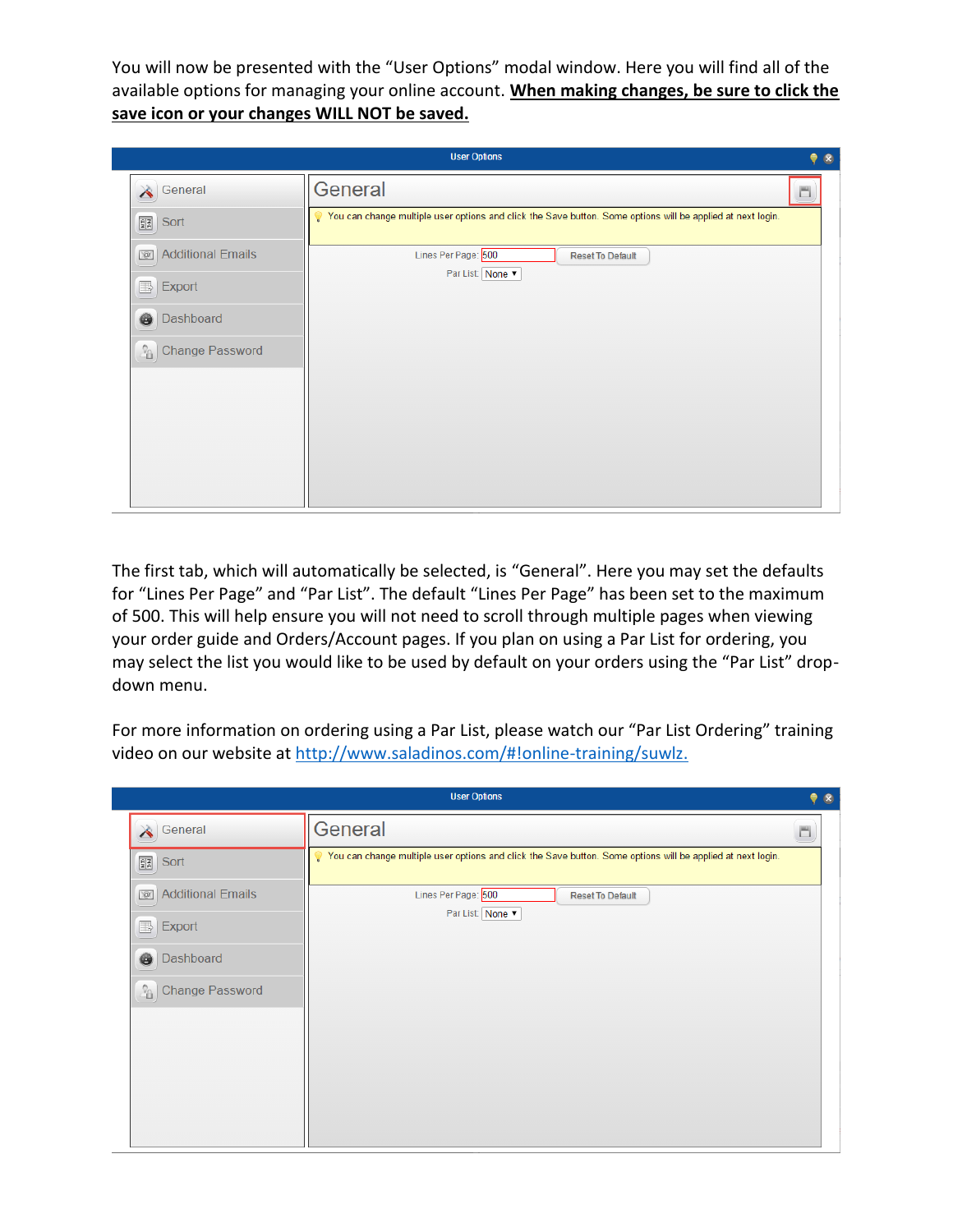The next tab in the "User Options" menu is "Sort". Here you will find all available sorting options. Using the "Sort Types" drop-down menu, select what you're wanting to set the sort preferences for. Available options are "Bid", "Customer Guide", "History", "Standard Guide", and "Other". After selecting the Sort Type, set up your preferred sorting options.

|                                         |                                       | <b>User Options</b>                                                                                                     | - 18   |
|-----------------------------------------|---------------------------------------|-------------------------------------------------------------------------------------------------------------------------|--------|
| General<br>À                            | <b>Default Sorts</b>                  |                                                                                                                         | $\Box$ |
| 鲳<br>Sort                               | applied.                              | You can select up to four sorts for a sort type. The Reset button will reset the sort selections, if they have not been |        |
| <b>Additional Emails</b><br><b>\@</b>   |                                       | Sort Types: Other<br>▼                                                                                                  |        |
| $\mathbb B$<br>Export                   | First Sort: None<br>Second Sort: None | $\bullet$ $\bullet$ Ascending $\circ$ Descending<br>$\bullet$ $\bullet$ Ascending $\circ$ Descending                    |        |
| Dashboard<br>ø                          | Third Sort: None<br>Fourth Sort: None | $\bullet$ $\bullet$ Ascending $\circ$ Descending<br>$\bullet$ $\bullet$ Ascending $\circ$ Descending                    |        |
| $\frac{1}{2}$<br><b>Change Password</b> |                                       |                                                                                                                         |        |
|                                         |                                       |                                                                                                                         |        |
|                                         |                                       |                                                                                                                         |        |
|                                         |                                       |                                                                                                                         |        |
|                                         |                                       |                                                                                                                         |        |
|                                         |                                       |                                                                                                                         |        |

The next "User Options" tab is "Additional Emails". To add an email, click the add button in the top-right corner. Enter the display name, email address, and select "To", "CC", or "BCC" for the email routing. Don't forget to click the save icon in order to save the new email. To delete an existing email, select the checkbox in the "Delete" column and click the save icon.

|                                         |                               | <b>User Options</b>    | 98                  |
|-----------------------------------------|-------------------------------|------------------------|---------------------|
| $\mathbb{X}$<br>General                 | <b>Additional Emails</b>      |                        | $\circledcirc$<br>F |
| $\frac{2}{2}$<br>Sort                   |                               |                        |                     |
| <b>Additional Emails</b><br>$\circ$     | <b>Display Name</b><br>Delete | <b>Email Address</b>   | Routing             |
| $\mathbb B$<br>Export                   | $\Box$<br>Demo                | demouser@saladinos.com | $To - v$            |
| Dashboard<br>◉                          |                               |                        |                     |
| $\sqrt[6]{a}$<br><b>Change Password</b> |                               |                        |                     |
|                                         |                               |                        |                     |
|                                         |                               |                        |                     |
|                                         |                               |                        |                     |
|                                         |                               |                        |                     |
|                                         |                               |                        |                     |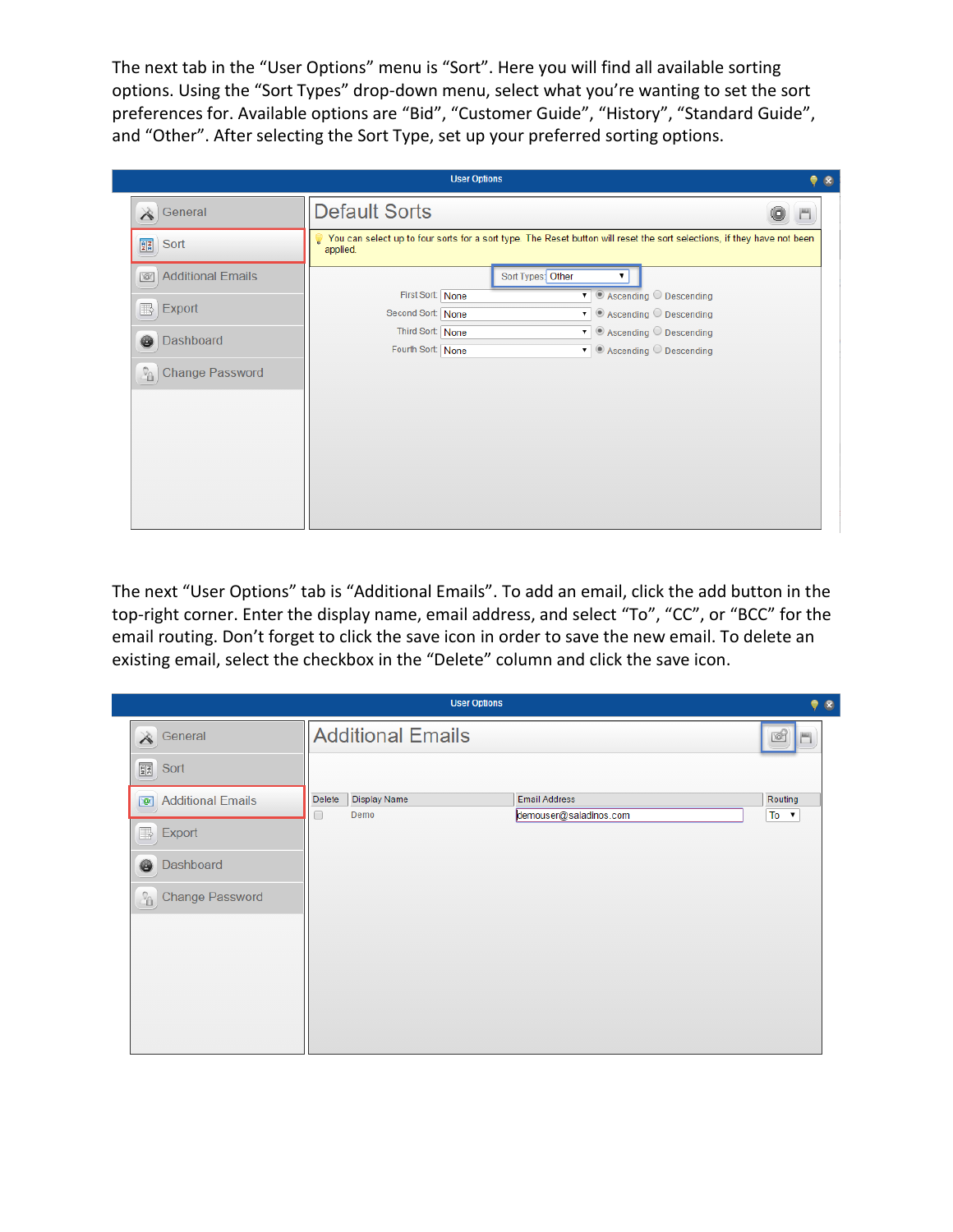The next tab in the "User Options" menu is "Export". Be sure to select your preferred file format using the "File Format" drop-down menu. All available columns to export will be shown on the left-side of the directional-arrow-buttons. Columns to be exported will be on the rightside. To move a column, select one and use the left or right single-arrow-button. To move all columns, use the left or right double-arrow-button. You may also change the order of the columns to be exported using the up and down directional-arrow-buttons to the right of the "File Format" drop-down menu.

|                                       |                                 | <b>User Options</b>                                                                                                                                                                                                                                                                                                                                 | $\mathbb{R}$             |
|---------------------------------------|---------------------------------|-----------------------------------------------------------------------------------------------------------------------------------------------------------------------------------------------------------------------------------------------------------------------------------------------------------------------------------------------------|--------------------------|
| $\mathbb{X}$<br>General               | <b>Export</b>                   |                                                                                                                                                                                                                                                                                                                                                     |                          |
| 露<br>Sort                             | selection.                      | You can select a field by clicking on it, Use Ctrl and Shift keys to select multiple fields, you can move them from<br>the left to the right. The up and down buttons work on one field at a time and are valid only for the right-side                                                                                                             |                          |
| <b>Additional Emails</b><br><b>DO</b> | Available fields: 38            | File Format: CSV<br>▼<br>$\quad \  \  \, \overline{\quad \, }$                                                                                                                                                                                                                                                                                      | Export Fields:0          |
| Export<br>R                           | Field                           | Field                                                                                                                                                                                                                                                                                                                                               |                          |
|                                       | Average                         |                                                                                                                                                                                                                                                                                                                                                     |                          |
| Dashboard<br>ø                        | <b>Bid Category Description</b> |                                                                                                                                                                                                                                                                                                                                                     |                          |
| Y<br><b>Change Password</b>           | <b>Bid Category Number</b>      |                                                                                                                                                                                                                                                                                                                                                     |                          |
|                                       | <b>Brand</b>                    | $\mathbb{D} \mathbb{D}$                                                                                                                                                                                                                                                                                                                             |                          |
|                                       | <b>Catch Weight Code</b>        |                                                                                                                                                                                                                                                                                                                                                     |                          |
|                                       | Category                        | $\begin{picture}(220,20) \put(0,0){\line(1,0){10}} \put(15,0){\line(1,0){10}} \put(15,0){\line(1,0){10}} \put(15,0){\line(1,0){10}} \put(15,0){\line(1,0){10}} \put(15,0){\line(1,0){10}} \put(15,0){\line(1,0){10}} \put(15,0){\line(1,0){10}} \put(15,0){\line(1,0){10}} \put(15,0){\line(1,0){10}} \put(15,0){\line(1,0){10}} \put(15,0){\line($ |                          |
|                                       | <b>Category Description</b>     |                                                                                                                                                                                                                                                                                                                                                     |                          |
|                                       | Class                           | $\blacktriangleleft$                                                                                                                                                                                                                                                                                                                                |                          |
|                                       | <b>Class Description</b>        | $\blacktriangleleft\blacktriangleleft$                                                                                                                                                                                                                                                                                                              |                          |
|                                       | <b>Credit Code</b>              |                                                                                                                                                                                                                                                                                                                                                     |                          |
|                                       | Critical                        |                                                                                                                                                                                                                                                                                                                                                     | $\overline{\phantom{a}}$ |

The next tab in the "User Options" menu is "Dashboard". Here you may alter the appearance of your Online Ordering Dashboard. If you remove a panel, it can always be re-added using the "Add Panel" drop-down menu. Panels that state "Mandatory" means they can't be removed. Panels that state "Fixed" means they can't be moved from their current position. The very-thin rectangles (outlined in black) between each panel are column identifiers. The very-thin rectangles (all grey) between top and bottom panels are row identifiers. Drag a panel onto one of the identifiers until it is highlighted in "Red" then drop the panel and its position will change (as long as it isn't a "Fixed" panel).

|                                        | <b>User Options</b> |                                                                                                                | $P$ $8$            |
|----------------------------------------|---------------------|----------------------------------------------------------------------------------------------------------------|--------------------|
| Seneral                                | <b>Dashboard</b>    | Add Panel ▼                                                                                                    | 0<br>$\Box$        |
| 图)<br>Sort                             | view.               | The Dashboard is organized as a 3 x 3 matrix. You can drag and drop the panels here to assemble your Dashboard |                    |
| <b>Additional Emails</b><br><b>DO</b>  | <b>Orders</b>       | <b>Welcome</b>                                                                                                 | $\odot$            |
| Export<br>国                            | Mandatory           | Custom                                                                                                         |                    |
| Dashboard<br>⊛                         | Fixed - [1,1]       | Position - [1,2]                                                                                               |                    |
| <b>Change Password</b><br>$^{\circ}$ a | Position - [1,1]    |                                                                                                                |                    |
|                                        | <b>Account</b>      | <b>Messages</b>                                                                                                | $\mathbf{\hat{x}}$ |
|                                        | Mandatory           | Fixed - [2,2]                                                                                                  |                    |
|                                        | Position $-[2,1]$   | Position - [2,2]                                                                                               |                    |
|                                        |                     |                                                                                                                |                    |
|                                        |                     |                                                                                                                |                    |